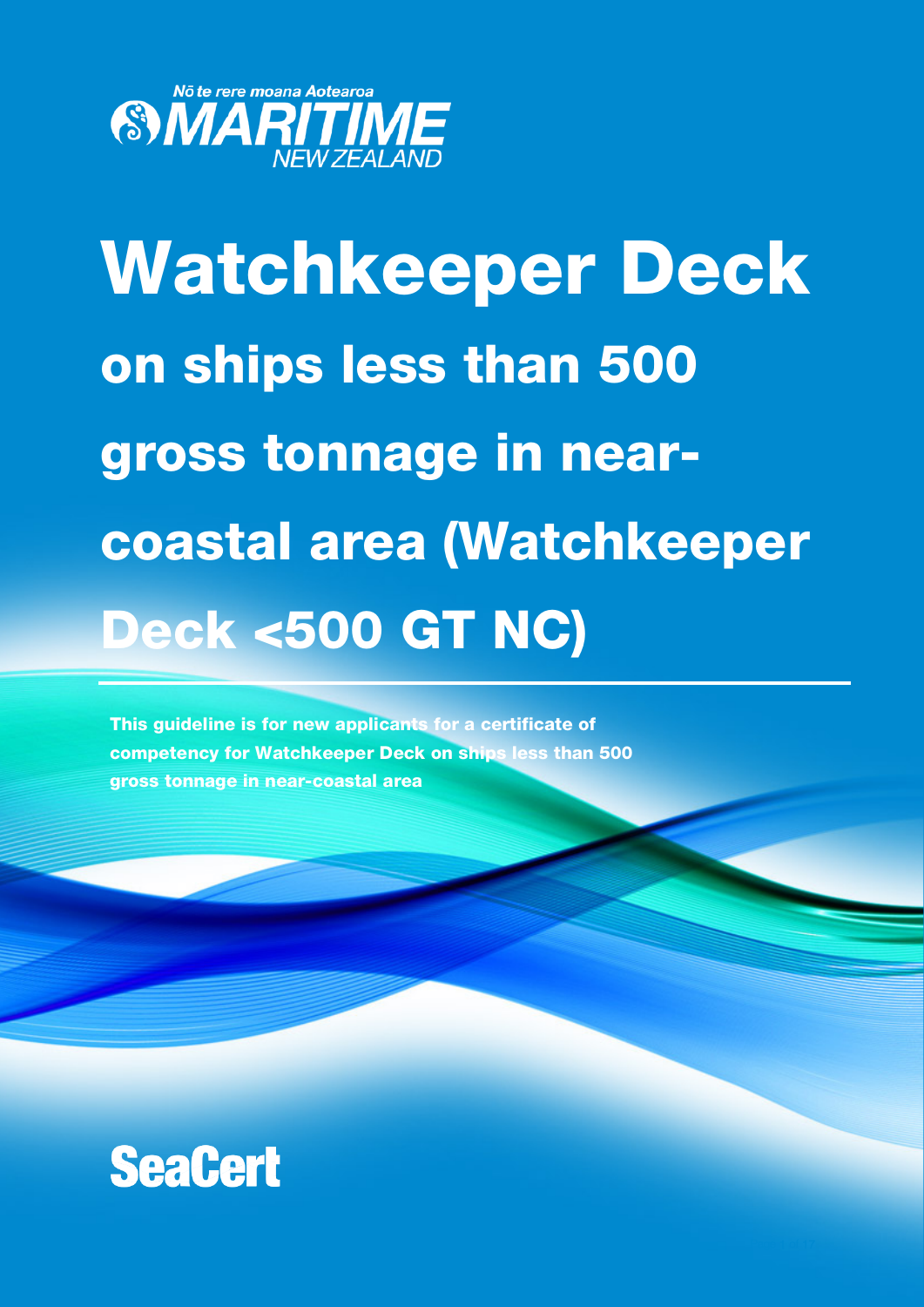# Watchkeeper Deck on ships less than 500 gross tonnage in near-coastal area

#### Last updated: July 2019

This document is uncontrolled if printed. Please refer to the Maritime New Zealand website for the latest version.

## In this guide

| 1. | Overview              |                                        | $\mathbf{2}$   |
|----|-----------------------|----------------------------------------|----------------|
| 2. |                       | Requirements                           | 3              |
|    | 2.1                   | Prior certification and qualifications | 4              |
|    | 2.2                   | Sea service                            | 4              |
|    | 2.3                   | Training                               | $\overline{7}$ |
|    | 2.4                   | Final examination                      | 10             |
|    | 2.5                   | Fit and proper person                  | 10             |
|    | 2.6                   | Medical examination and eyesight tests | 11             |
|    | 2.7                   | Age and identity                       | 12             |
| 3. | When and how to apply |                                        | 13             |
|    | 3.1                   | Copies of supporting documents         | 13             |
|    | 3.2                   | Fees                                   | 13             |
|    | 3.3                   | Application process                    | 14             |
|    | 3.4                   | Checklist                              | 16             |
| 4. | Contact us for help   |                                        | 17             |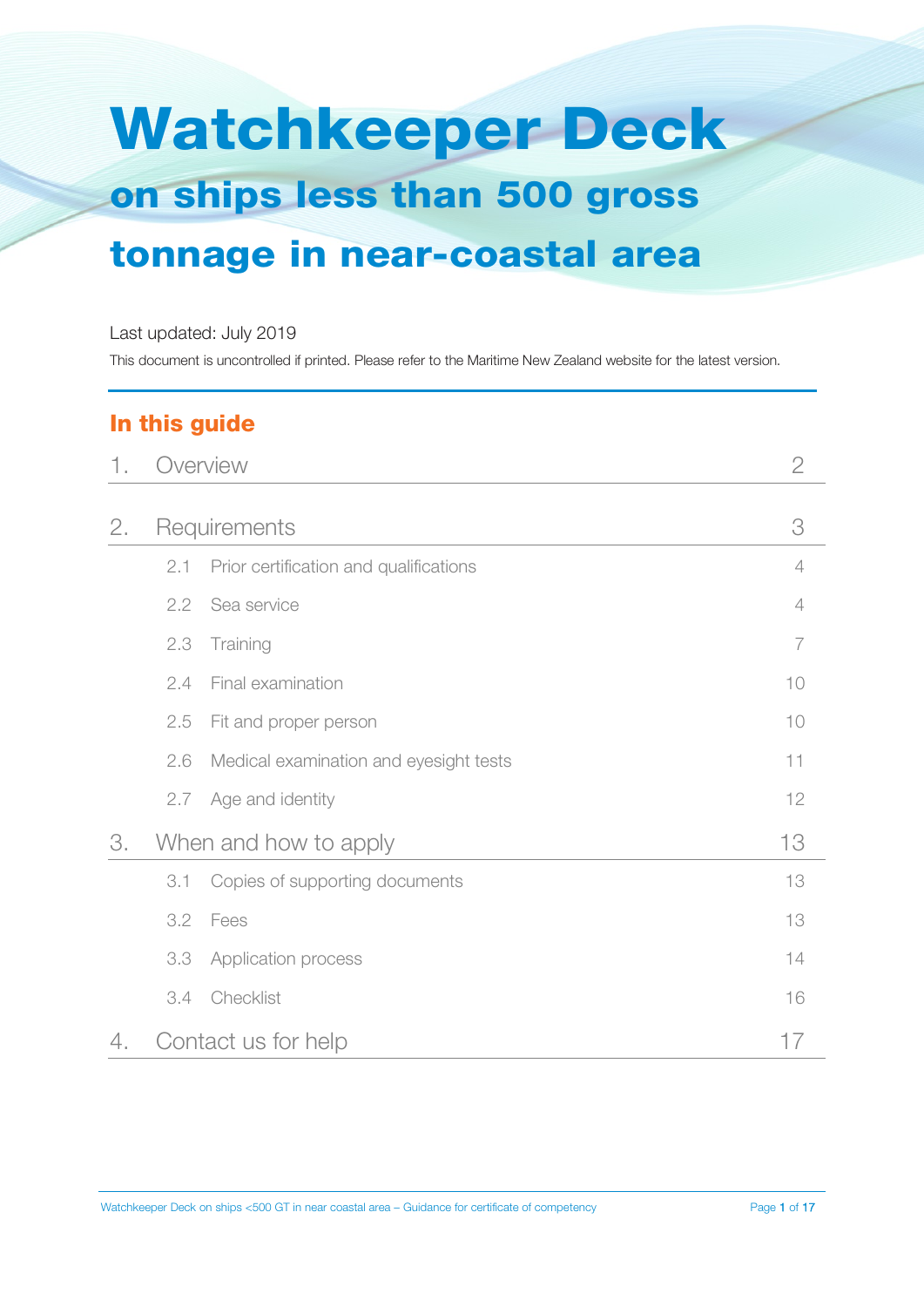## 1. Overview

#### Certificate of competency for Watchkeeper Deck on ships less than 500 gross tonnage in the near-coastal area

This guideline is for new applicants for the certificate of competency for Watchkeeper Deck on ships less than 500 gross tonnage in the near-coastal area (Watchkeeper Deck <500 GT NC). It does not cover recognition of an equivalent certificate obtained outside New Zealand.

The information in this guideline covers sea service, training and other requirements for the certificate, how to apply and pay for your certificate, and where to find more information.

Once you have your Watchkeeper Deck <500 GT NC certificate it is valid for five years. To continue using your certificate you will need to renew it before the expiry date. For more information about the requirements for renewals (revalidation), refer to the Maritime New Zealand (Maritime NZ) website.

#### maritimenz.govt.nz/seafarers

The Watchkeeper Deck <500 GT NC certificate corresponds with a certificate issued under regulation II/3 paragraphs 3-4 of the International Convention on the Standards of Training, Certification and Watchkeeping for Seafarers, 1978, as amended (STCW).

With this certificate, you can perform the functions and duties of officer in charge of a navigational watch (navigational watchkeeper) on ships less than 500 gross tonnage in the near-coastal area (which includes coastal and offshore limits). While on watch, you are responsible at all times for the safe navigation of the ship.

From Watchkeeper Deck <500 GT NC, with additional sea service, training and assessment, you can progress to Master on ships less than 500 gross tonnage.

#### **Disclaimer**

These guidelines provide information and explanations about the requirements set out in the maritime rules, but are not a substitute for the rules themselves, which are the law. These guidelines refer to provisions in the Maritime Rules Part 32, Seafarer Certification. The Director of Maritime New Zealand will grant a certificate only when satisfied that all requirements have been met.

In this guideline, any references to 'we' or Maritime New Zealand relating to a decision impacting on the issue or renewal of any seafarer certificate are references to the Director or a person acting under the Director's delegated authority.

#### maritimenz.govt.nz/rules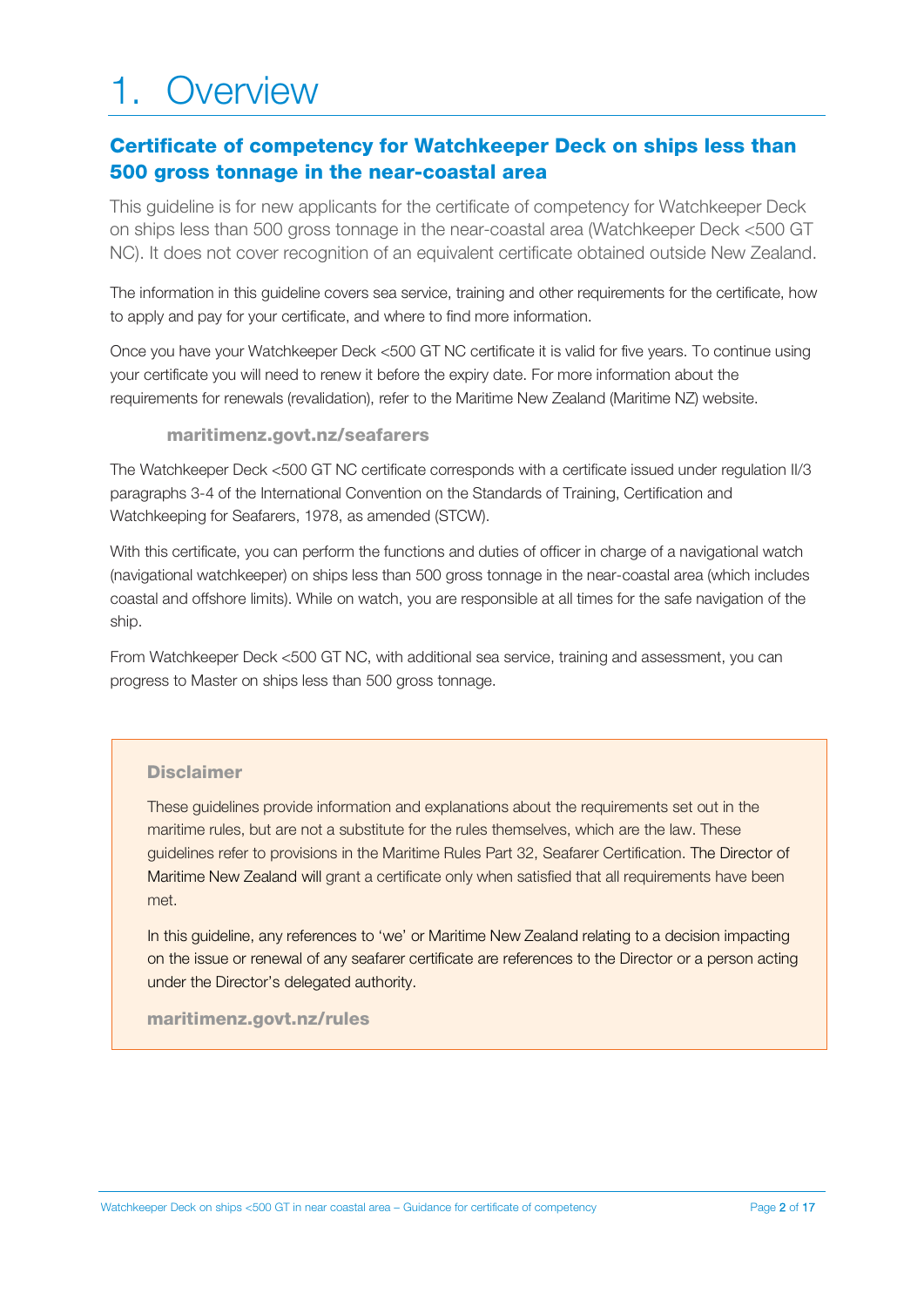# 2. Requirements

Before you spend time doing sea service and training, we recommend you check that you can meet the medical fitness and eyesight standards (including for colour vision), and that you understand the fit and proper person requirements.

A summary of the requirements for this certificate is provided below. You need to meet all of these requirements to get your Watchkeeper Deck <500 GT NC certificate.

- prove you have met the minimum sea service requirements
- complete and pass the approved qualification for Watchkeeper Deck <500 GT NC
- have the required ancillary certificates and the General Radiotelephone Operator's Certificate (GROC)
- pass Maritime NZ's final exam
- prove that you are a fit and proper person
- be medically fit and have good eyesight
- be at least 18 years old.

Each of these requirements and how to prove that you meet them is explained on the following pages.

You must also have English conversation, reading and writing skills appropriate to the responsibilities and functions for the level of your certificate, so that you can satisfactorily complete training, pass examinations and discharge your duties.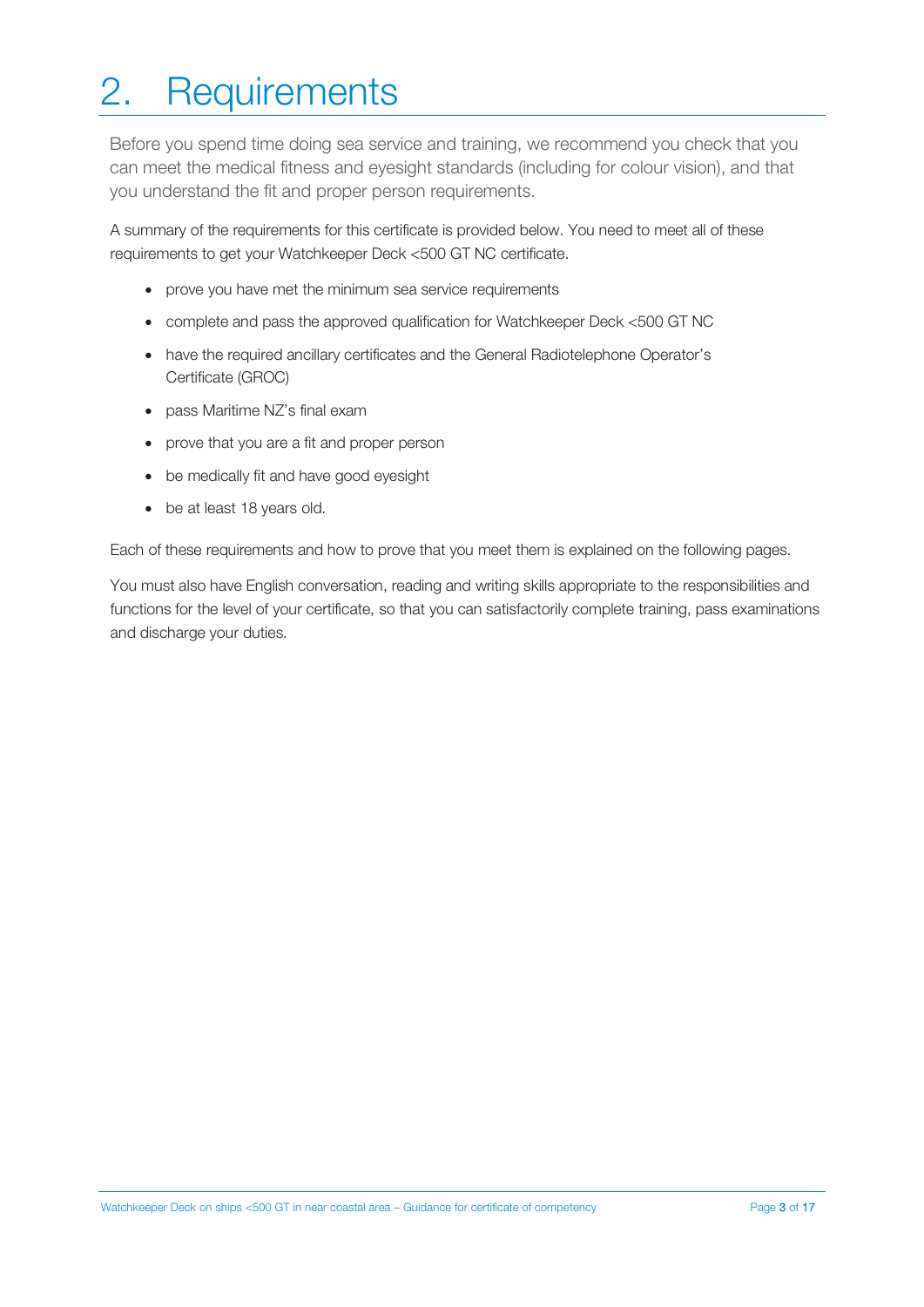#### 2.1 Prior certification and qualifications

No prior certification or qualifications are required for the Watchkeeper Deck <500 GT NC certificate.

#### 2.2 Sea service

Your sea service must be relevant and appropriate to the requirements of the maritime rules. This means that it must be in a deck capacity on a commercial ship of 12 metres or more.

All you sea service must be obtained within the 10 years preceding your application.

#### Sea service requirements

You can choose from two options for the sea service requirements for Watchkeeper Deck <500 GT NC, as shown below. You must complete one of them.

#### Option 1

A minimum of 36 months on vessels of 12 metres or more. At least 18 months must be obtained beyond restricted limits in a deck capacity on non-fishing vessels.

#### Option 2

At least 12 months on vessels of 12 metres or more and evidence of additional training. At least 6 months must be beyond restricted limits in a deck capacity on a non-fishing vessel and evidence of additional training that is acceptable to the director for a reduction in sea service.

#### Proving your sea service

You are responsible for making sure your sea service is documented and verified by your ship's master or company.

For Option 1 you will need to keep track of your sea service. You may use the summary of sea service form available on the Maritime NZ website to help you achieve this. This form is not required to support your application.

For Option 2 we suggest that you complete the summary of sea service form contained in your training record book.

To support your sea service, you must provide at least one of the following documents for each vessel you have served on:

- *certificate of sea service* or *record of employment* (available on Maritime NZ's website)
- completed seafarer's record book
- discharge certificate or discharge book (ensuring that any section on watchkeeping is appropriately signed off)
- letter from your employer.

The documents you provide must contain all of the following details for each vessel you have served on:

- your employer's name and contact details
- the name, gross tonnage and type of vessel (for example, cargo vessel, tanker, bulk carrier)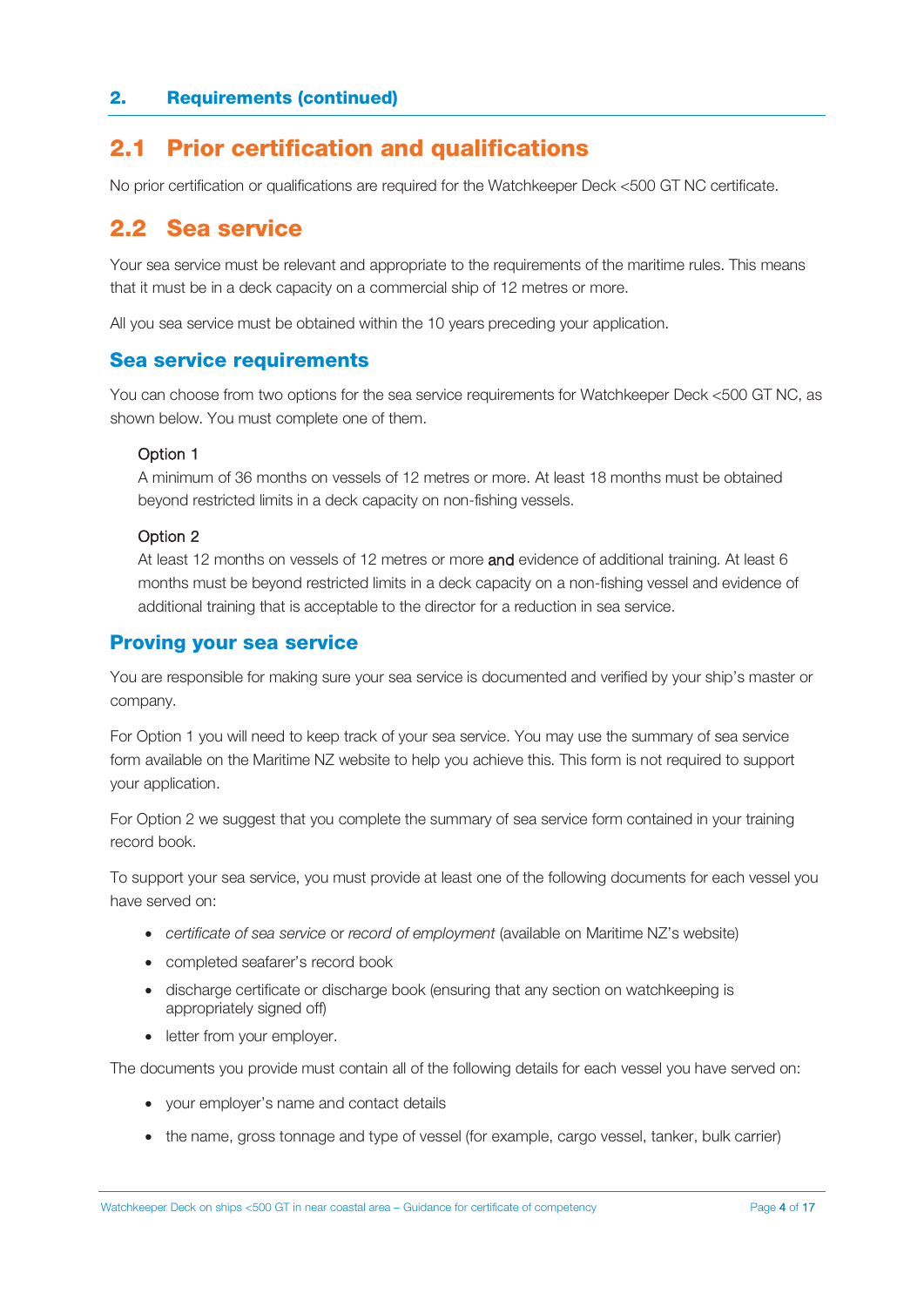- the type of cargo carried and area of operation
- the vessel's length overall
- the dates you were employed and the sea time completed between those dates
- your duties and the capacities you served in.

Any statutory declarations you have made are generally *not* acceptable as proof of your sea service. However, the Director will consider these in exceptional circumstances.

#### Calculating sea service for voyages

Qualifying sea service on voyages of 24 hours or more, is calculated as follows:

- from the sign-on date of starting work on the ship to the sign-off date of discharge (both dates are inclusive)
- by counting each whole calendar month during this period as one month
- for multiple voyages, by adding extra days that do not fall within a calendar month together, with each addition of 30 days to be calculated as one month.

Extended time in port is generally not counted as sea service, and nor is time on leave.

#### **Note**

Voyage means a voyage between a port or place of departure and a ship's final port or place of arrival. It includes any period of 24 hours (or more) where you are signed on or employed on the vessel and you remain on board.

For example: If your service record shows your sign-on date as 3 March and sign-off date as 14 April, your sea service would be calculated as one month (3 March to 2 April) and 12 days (from 3 to 14 April inclusive).

#### Calculating sea service for voyages of less than 24 hours

This sea service only applies to Option 2, where service in excess of 12 months may be on voyages of less than 24 hours, provided all of the conditions of sea service are met.

Sea service on voyages of less than 24 hours (for example, day work) is calculated by counting the number of months made up of days, as follows:

- counting each period of eight (or more) hours worked within each period of 24 hours as one day's service
- counting periods of more than eight hours at a rate of more than one day (may be expressed in decimal points), at the Director's discretion, if the Director is satisfied there are suitable policies and processes in place to manage fatigue
- counting each additional 20 days (or more) in a 30-day period as one month's sea service. A month is calculated as 160 or more hours worked over 20 or more days in a 30-day period.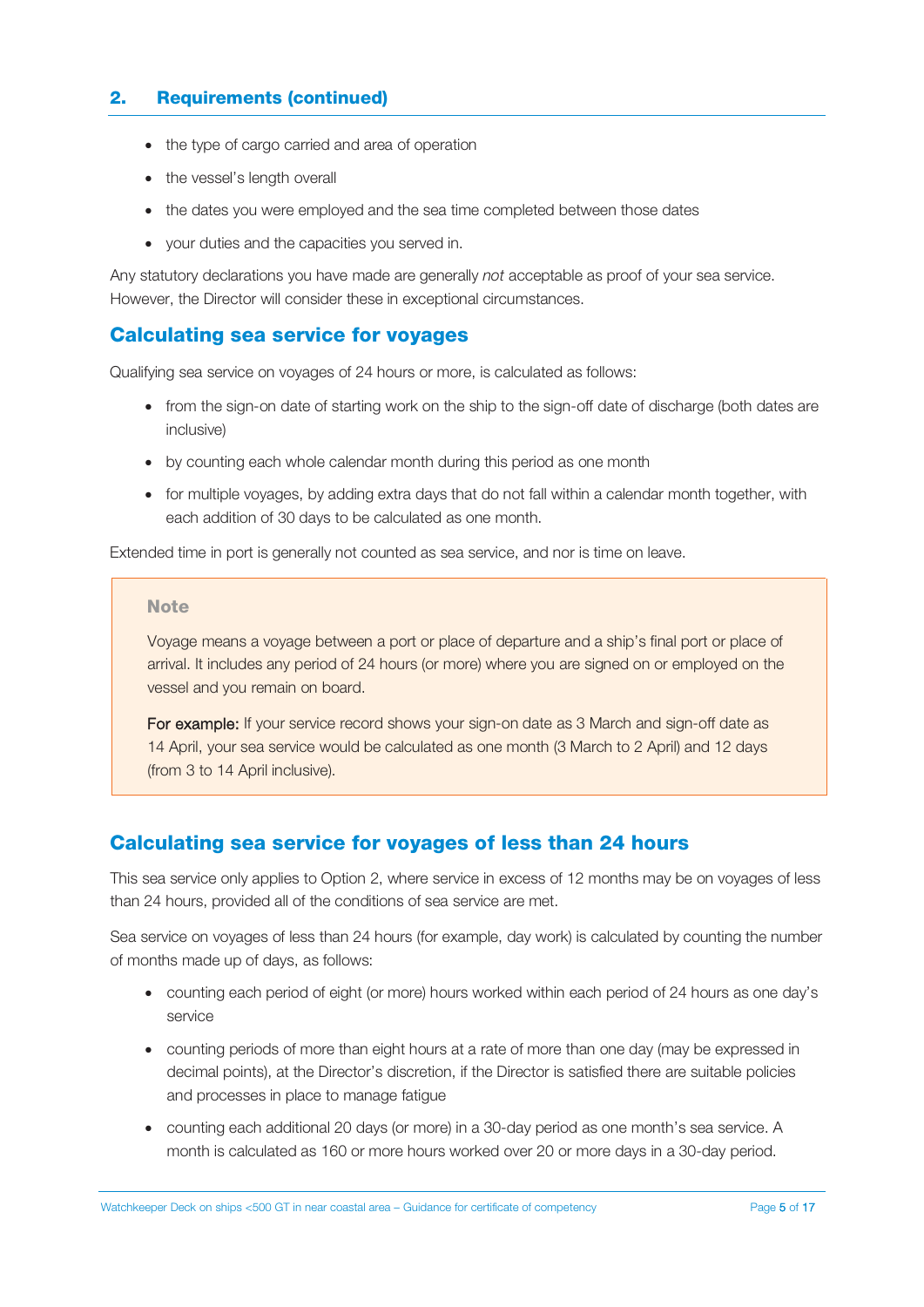Where insufficient hours are accrued in a period of 30 days, additional hours or days may be accrued as described above until 20 days have been reached. This can then be counted as one month's sea service.

You cannot claim for more days of sea service than you actually served. You also cannot claim for time spent on leave or extended periods in port.

For more information about calculating your sea service, refer to the Maritime NZ website.

```
maritimenz.govt.nz/seafarers
```
#### Sea service pre-assessment

If you are unsure about whether you have met the sea service requirements, you can ask us to assess your sea service time before you make your full application.

To have your sea service pre-assessed, you need to:

- apply for pre-assessment using Maritime NZ's *pre-assessment form*
- send us the documents we need (see *Proving your sea service*) in order to check your sea service.

#### **Note**

If you are pre-assessed and have the required sea service for the Watchkeeper Deck <500 GT NC certificate, add your pre-assessment reference number to your *seafarer certificate application form*.

If there is a delay between getting your pre-assessment completed and applying for your Watchkeeper Deck <500 GT NC certificate, make sure your sea service was obtained within the 10 years preceding the date of your certificate application.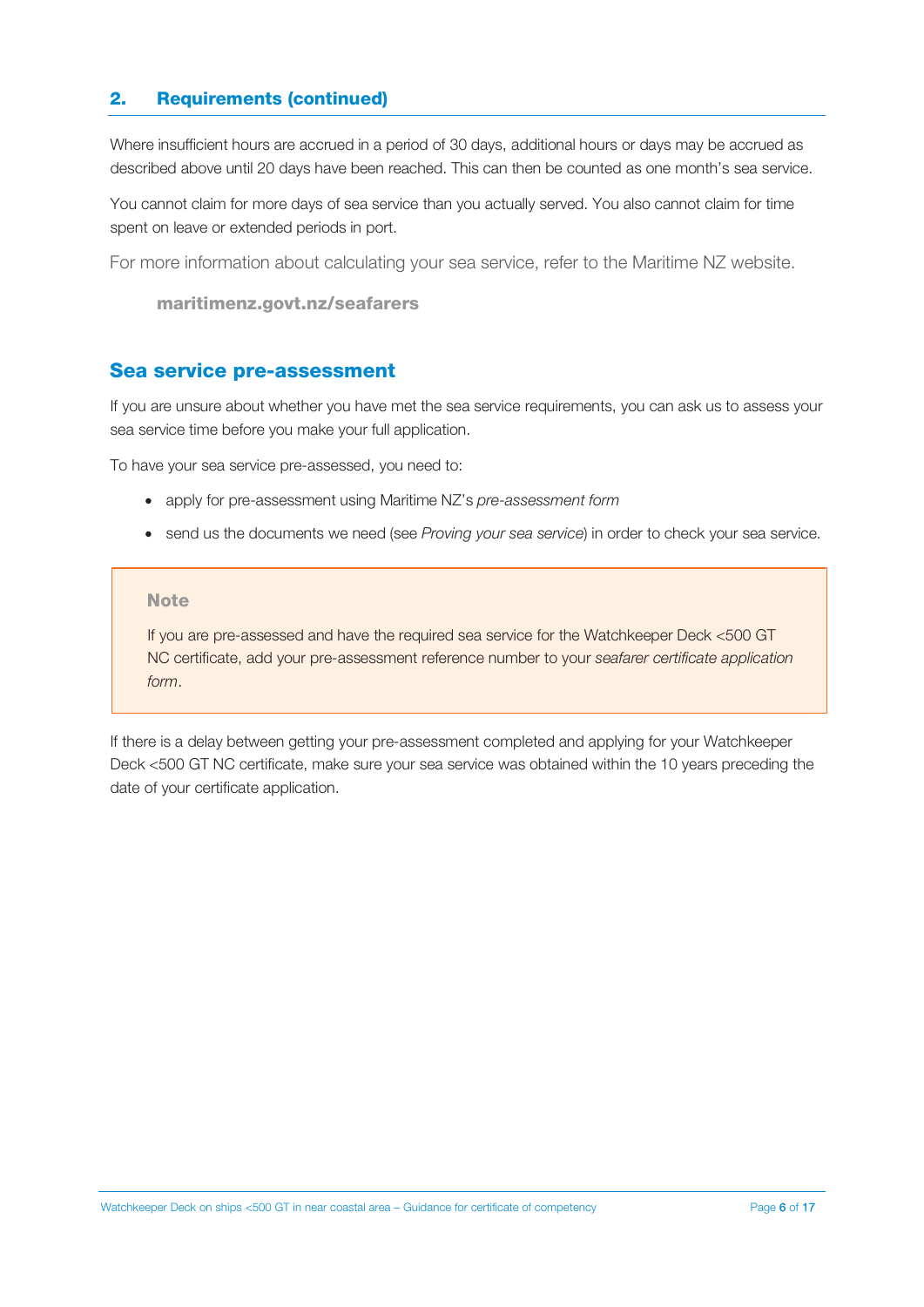## 2.3 Training

You must complete training that is acceptable to the Director of Maritime NZ to achieve all of the required competencies for this certificate, as specified in section A-II/3 of the STCW Convention.

#### Approved training

For Options 1 and 2, the approved training qualification for Watchkeeper Deck <500 GT NC is the New Zealand Certificate in Maritime Operations (Level 4) – watchkeeping strand. The certificate is available through the New Zealand Maritime School (Auckland) and the International Maritime Institute of New Zealand (Nelson).

Documents you must provide with your application

| <b>Requirement</b>                                                                                          | <b>Document(s) you must provide</b>                                                                                                                                                                                                                                                  |
|-------------------------------------------------------------------------------------------------------------|--------------------------------------------------------------------------------------------------------------------------------------------------------------------------------------------------------------------------------------------------------------------------------------|
| Option 1                                                                                                    |                                                                                                                                                                                                                                                                                      |
| Certificate in Maritime Operations<br>(Level 4) – watchkeeping strand                                       | The diploma certificate showing your name and the date of<br>issue. Alternatively, a copy of your academic transcript<br>evidencing completion of the qualification.                                                                                                                 |
| Option 2                                                                                                    |                                                                                                                                                                                                                                                                                      |
| Certificate in Maritime Operations<br>(Level 4) – watchkeeping strand with<br>evidence of approved training | The diploma certificate showing your name and the date of<br>issue. Alternatively, a copy of your academic transcript<br>evidencing completion of the qualification.                                                                                                                 |
| programme, including on-board<br>training and completion of your<br>approved training record book           | Evidence of completion of an approved training programme that<br>includes on-board training that has been documented in an<br>accepted training record book. This is often referred to as a<br>cadet programme. The evidence is likely to be a letter from the<br>training provider. |

For more information about approved training providers and the competency framework for Watchkeeper Deck <500 GT NC, refer to the Maritime NZ website.

maritimenz.govt.nz/seafarers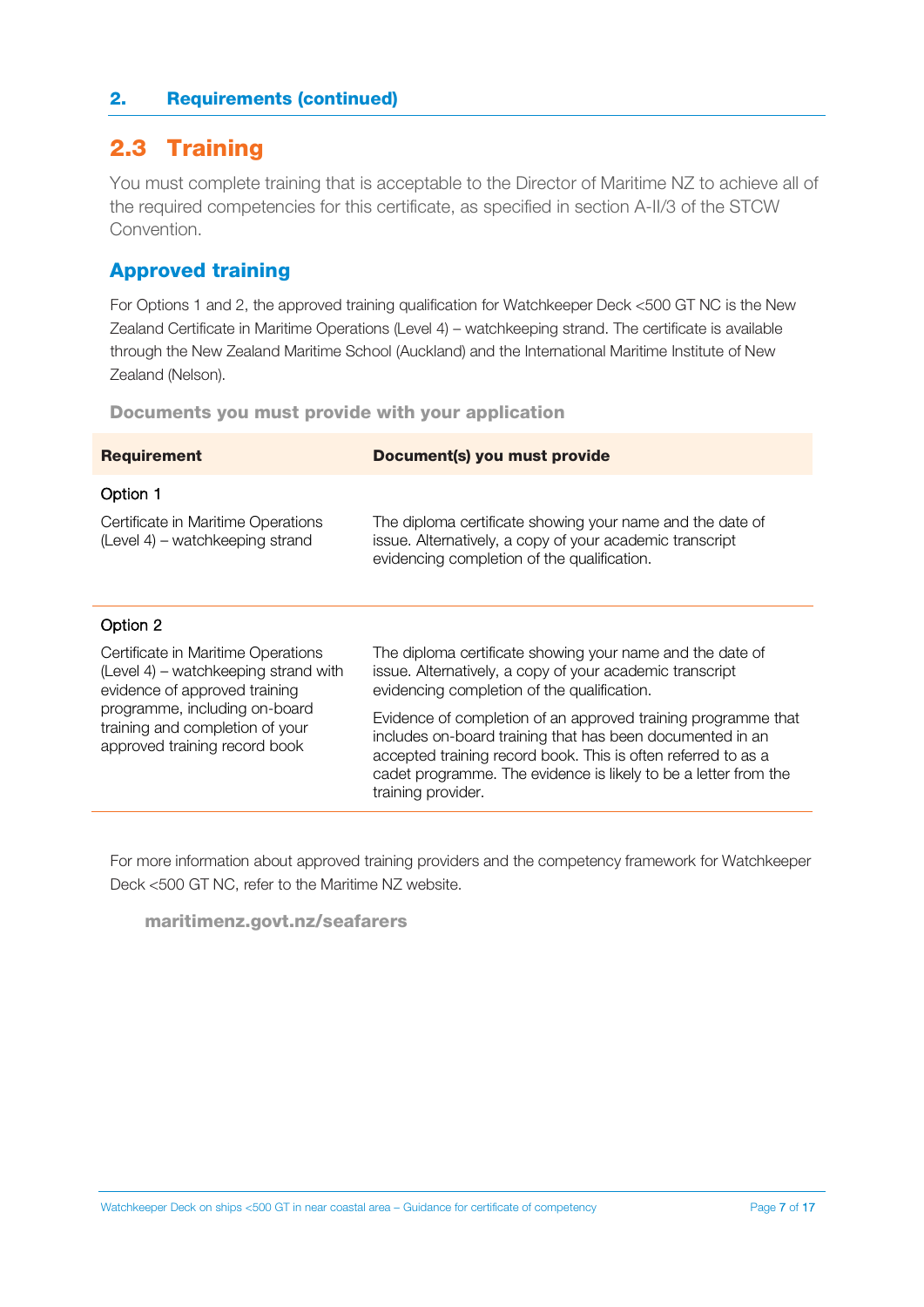#### Training record book

For Option 2 you must complete one of the following approved training record books as part of your sea service:

- International Shipping Federation On Board Training Record Book for Deck Cadets
- Merchant Navy Training Board (MNTB) Deck Training Record Book (UK)
- Global Met Training Book (used for the Diploma of Nautical Science).

If you do not have one of these books, contact Maritime NZ to determine whether the training record book you are using is acceptable.

Your training record book will be assessed by your training provider.

You must provide the original of your training record book to an approved Maritime NZ Examiner before you take your final exam.

Your training record book needs to:

- be the original, not a copy
- have all relevant records completed
- have all relevant project work completed and signed off by the ship's master or a qualified certificated officer, as indicated in the book.

Keep your training record book in a safe place. We also recommend you make a copy of the completed sections and the associated evidence, storing these in a safe place too – but separately from your training record book.

If you do not complete an approved training programme, which includes on-board training documented in an approved training record book, you must comply with Option 2.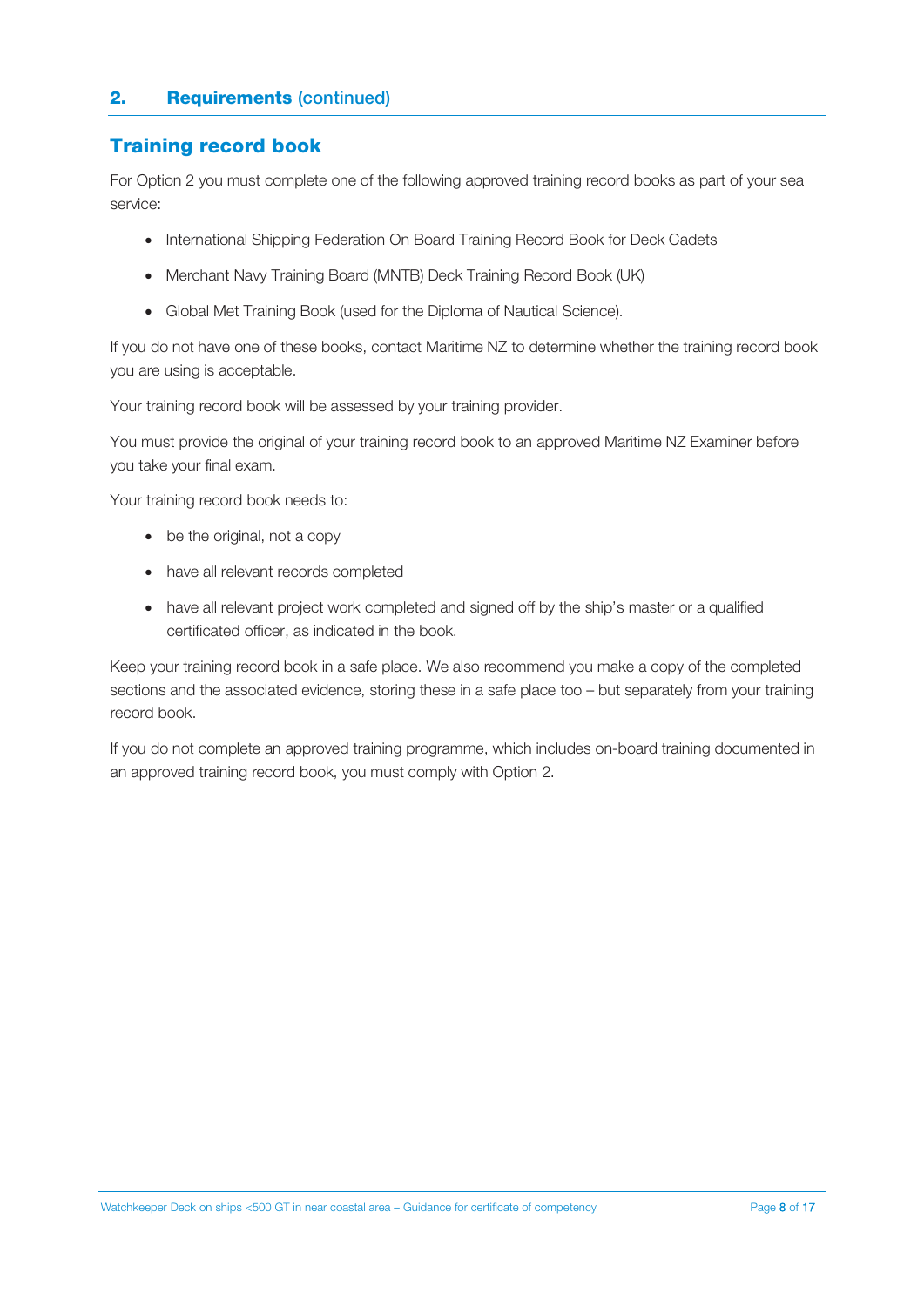#### Ancillary and other certificates

You must provide copies of the ancillary certificates you gained as part of your Watchkeeper Deck <500 GT NC training. The training for all of the certificates listed below is included with the Certificate in Maritime Operations (Level 4). You should receive copies of the certificates when you complete your certificate to confirm you have demonstrated proficiency in the required skills.

| Document(s) you must provide                                                          | <b>Ancillary certificate requirements</b>                                                                                                                                                                                                                                                                                                                                           |
|---------------------------------------------------------------------------------------|-------------------------------------------------------------------------------------------------------------------------------------------------------------------------------------------------------------------------------------------------------------------------------------------------------------------------------------------------------------------------------------|
| STCW basic training                                                                   | STCW basic training that complies with STCW A-VI/1<br>paragraph 2 and covers basic personal survival<br>techniques (A-VI/1-1), fire prevention and fire fighting (A-<br>VI/1-2), elementary first aid (A-VI/1-3) and personal<br>safety and social responsibility (A-VI/1-4). This may be<br>issued as one certificate citing the four elements or as<br>four separate certificates |
| Proficiency in survival craft and rescue<br>boats other than fast rescue boats (PISC) | STCW survival craft and rescue boats other than fast<br>rescue boats certificate that complies with STCW Code<br>Section A-VI/2 paragraphs 1-4 (Table A-VI/2-1)                                                                                                                                                                                                                     |
| Advanced fire fighting                                                                | STCW advanced fire-fighting certificate that complies<br>with STCW Code Section A-VI/3, paragraphs 1-4 (Table<br>$A-VI/3$                                                                                                                                                                                                                                                           |
| Medical first aid                                                                     | STCW medical first aid on board ship certificate that<br>complies with STCW Code Section A-VI/4, paragraphs<br>1-3 (Table A-VI/4-1)                                                                                                                                                                                                                                                 |
| General Radiotelephone Operator's<br>Certificate (GROC)                               | Issued under the Radiocommunications Act 1989 or an<br>equivalent under the International Radio Regulations                                                                                                                                                                                                                                                                         |
| Electronic chart display and information<br>system (Generic ECDIS)                    | The certificate must state that the ECDIS training meets<br>the STCW competency requirements of Table A-II/2.<br>This is optional, but without it, your certificate will include<br>the following limitation.<br>This certificate is not valid for service on ships fitted<br>with ECDIS.                                                                                           |

If you already have an ancillary certificate that demonstrates proficiency in the areas listed above and at the required level, you may use it – as long as certificate is current and specific requirements are met.

Your certificates must also conform to the STCW regulations and have the appropriate STCW regulation number.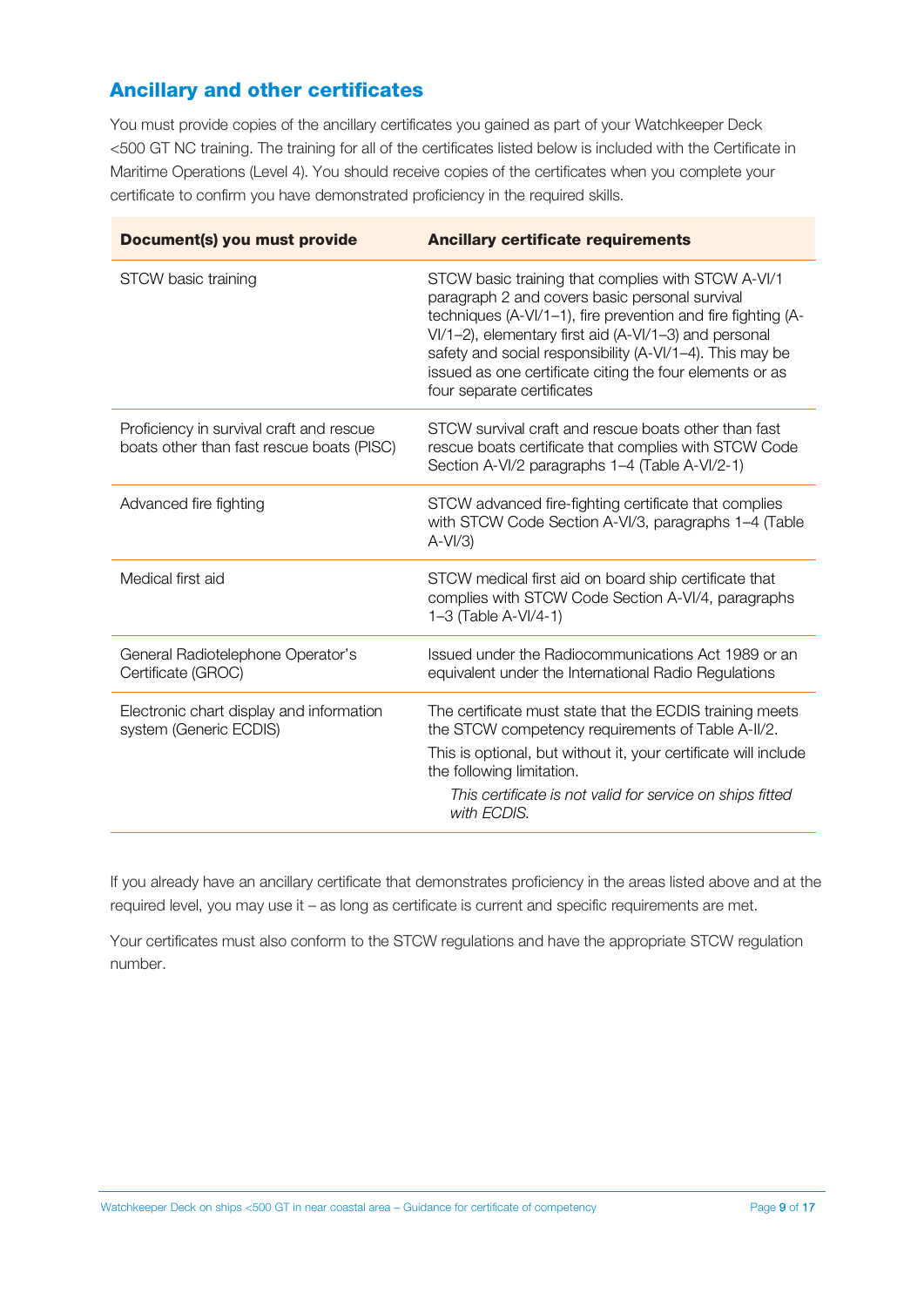The following ancillary certificates must be less than five years old from the date of issue when we issue your Watchkeeper Deck <500 GT NC certificate.

- STCW Basic Personal survival techniques
- STCW Basic Fire prevention and fire fighting
- Proficiency in survival craft and rescue
- Advanced Fire Fighting

Acceptance of overseas STCW training

For STCW basic training, we will accept certificates issued by any training provider that is approved by any country on the STCW white list.

For the STCW advanced training, we will accept ancillary certificates issued by any training provider that is approved by a flag state which has a memorandum of understanding with Maritime NZ.

## 2.4 Final examination

After you have completed the approved training you must sit and pass the final examination.

This examination must be conducted by a Maritime NZ approved examiner. The examination checks that you have met the standards of competency specified in section A-II/3 of the STCW Convention.

The final examination is currently an oral examination. It is usually organised by your training provider when you have completed all the requirements for the award of the NZ Certificate in Maritime Operations (Level 4) qualification.

If you have completed a training record book, you will also need to provide this to the examiner before you attend your examination.

#### 2.5 Fit and proper person

We need to confirm that you are of sound character. To help us do this, we need the following documents from you.

| <b>Requirement</b>         | Document(s) you must provide                                                                                                                                                                                                                   |
|----------------------------|------------------------------------------------------------------------------------------------------------------------------------------------------------------------------------------------------------------------------------------------|
| Be a fit and proper person | A completed fit and proper person form, which<br>must have been signed and dated no more than<br>three months before we receive your application.                                                                                              |
|                            | A police clearance report for any country or<br>$\bullet$<br>countries outside New Zealand that you have lived<br>in for 12 months or longer in the past five years<br>(covering the entire period you lived in that country<br>or countries). |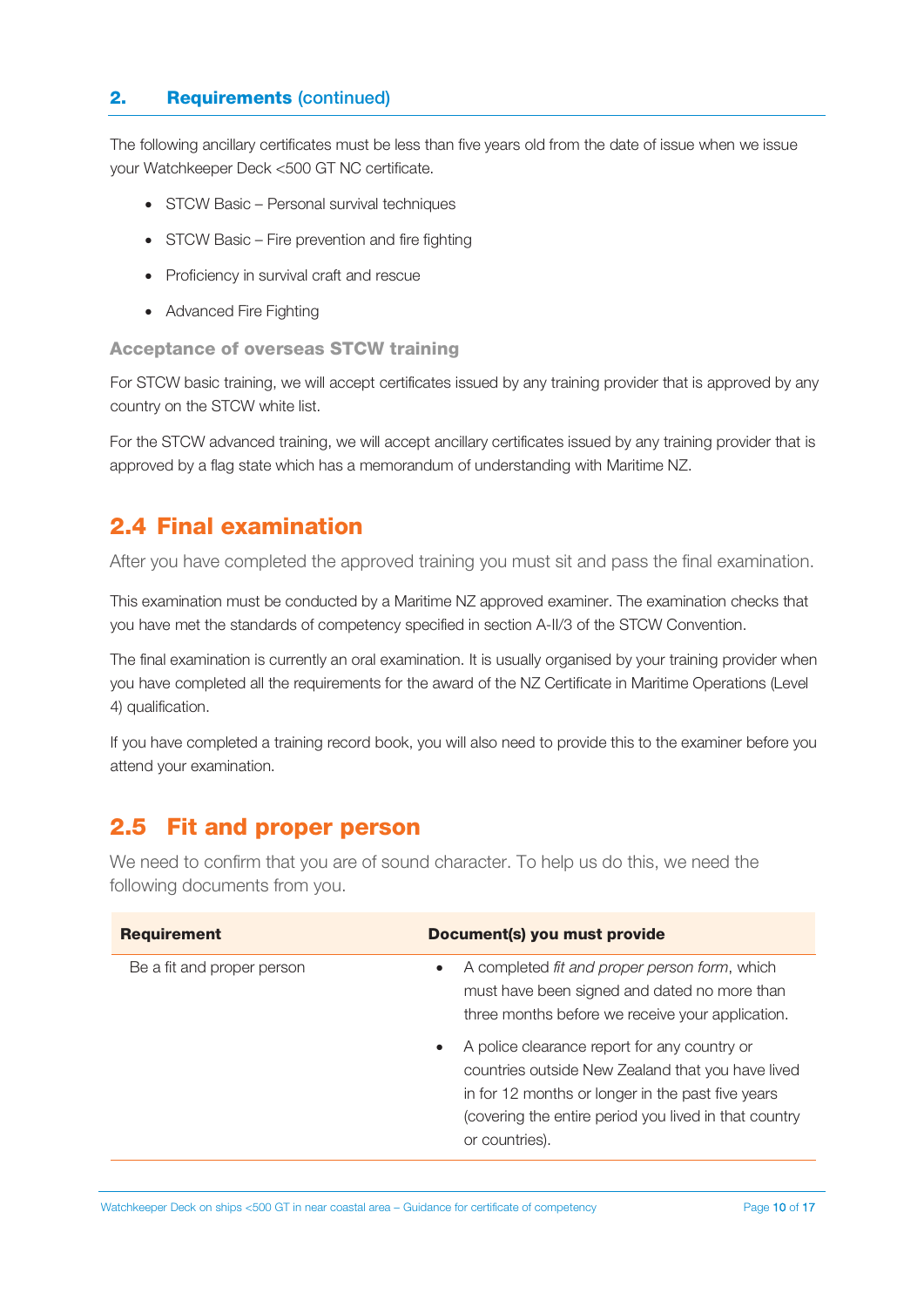## 2.6 Medical examination and eyesight tests

You need to prove that your medical fitness and eyesight meet the required standards.

Forms for the medical examination and eyesight tests are available on the Maritime NZ website.

| <b>Requirement</b> | Document(s) you must provide                                                                                                                                                                                                                                                                               |
|--------------------|------------------------------------------------------------------------------------------------------------------------------------------------------------------------------------------------------------------------------------------------------------------------------------------------------------|
| Be medically fit   | A certificate of medical fitness for seafarers that is valid at the time we issue<br>your Watchkeeper Deck <500 GT NC certificate.                                                                                                                                                                         |
|                    | This is a special medical certificate that complies with STCW regulation I/9.<br>You must get this from an approved medical practitioner, or from a medical<br>practitioner approved for issuing seafarer medicals in another country that<br>is party to STCW. The medical category must be A, A(T) or B. |
|                    | You may use an existing medical certificate if it will be valid (usually less<br>$\bullet$<br>than two years old) when your Watchkeeper Deck <500 GT NC certificate<br>is issued.                                                                                                                          |
|                    | Your doctor will need to see your eyesight test results as part of the<br>$\bullet$<br>assessment of your medical fitness. You should have your eyesight test<br>completed before you attend your medical examination.                                                                                     |
| Have good eyesight | Eye test results from a registered optometrist, on the official form*, showing you<br>have met the required standards for:                                                                                                                                                                                 |
|                    | visual acuity (including a letter eyesight test). Your visual acuity eyesight test<br>results must be less than 12 months old at the time we issue your<br>certificate                                                                                                                                     |
|                    | colour vision – this is initially assessed using the Ishihara colour vision test.<br>$\bullet$<br>If you fail the Ishihara test, you will need to take an alternative colour vision<br>test (for more details, refer to the Advisory Circular for Part 34 on Maritime<br>NZ's website).                    |
|                    | Your colour vision test results (of either test) must be less than six years old at<br>the time your Watchkeeper Deck <500 GT NC certificate is issued.                                                                                                                                                    |
|                    | * The official form is available on the Maritime NZ website. It is recommended<br>that you take this form with you to your optometrist.                                                                                                                                                                    |

For more information about the medical and eyesight requirements for this certificate, refer to the guidelines on Maritime NZ's website.

maritimenz.govt.nz/seafarers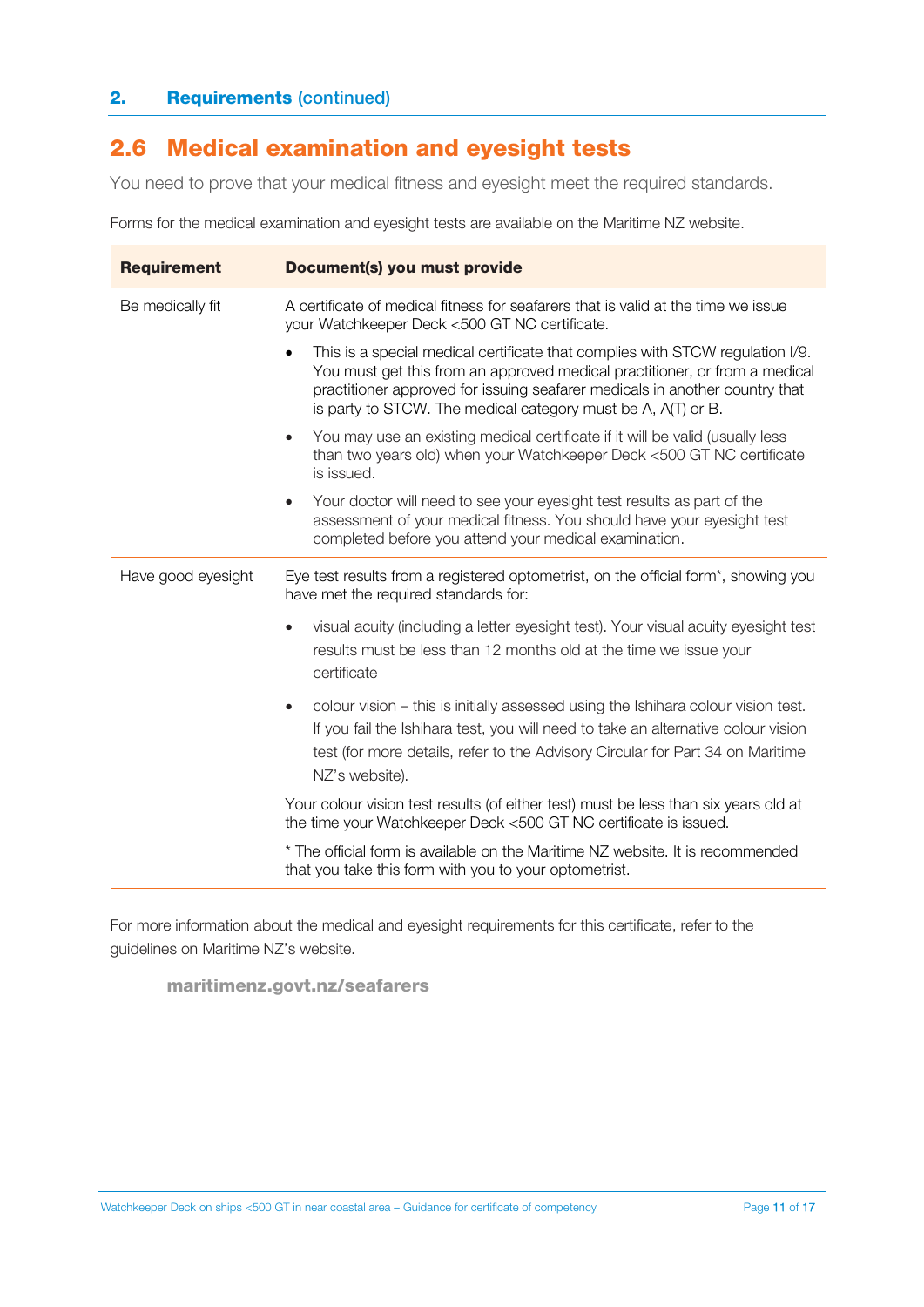### 2.7 Age and identity

You must be at least 18 years old to hold this certificate.

We need to confirm your age and identity. Acceptable forms of identity are listed below. Refer to the *fit and proper person form* for the latest information.

You will need to provide two passport-sized photos or an electronic copy of a passport photo with your application.

All applicants must provide sighted and signed copies of both:

- a primary identification (ID) document and
- one other form of ID.

One of these forms of ID must be photographic.

A sighted and signed copy is a photocopy that has been sighted and signed by a trusted referee, in person, confirming that the person presenting the identity documents is the same person that the documents refer to. The trusted referee must sight the original identity document before signing the copy.

Trusted referees include a Justice of the Peace, a Notary public, a barrister or solicitor of the High Court of New Zealand, staff of an approved training provider, police, teachers, doctors, or Maritime NZ staff.

| <b>Primary ID</b>                                              | Other form of ID                                                    |
|----------------------------------------------------------------|---------------------------------------------------------------------|
| Passport (NZ or overseas)                                      | Driver's licence (NZ or overseas)                                   |
| NZ full birth certificate issued<br>on or after 1 January 1998 | NZ full birth certificate issued<br>prior to 1 January 1998         |
| NZ firearms licence                                            | Overseas birth certificate                                          |
| NZ citizenship certificate                                     | $18 + \text{card}$                                                  |
| NZ refugee travel document                                     | Community services card                                             |
| NZ emergency travel document                                   | SuperGold card                                                      |
| NZ certificate of identity                                     | NZ employee photo identification card                               |
|                                                                | NZ student photo identification card                                |
|                                                                | Inland Revenue number                                               |
|                                                                | NZ issued utility bill<br>(issued not more than six months earlier) |
|                                                                | NZ teachers registration certificate                                |
|                                                                | NZ electoral roll record                                            |
|                                                                | International driving permit                                        |
|                                                                | Steps to freedom form                                               |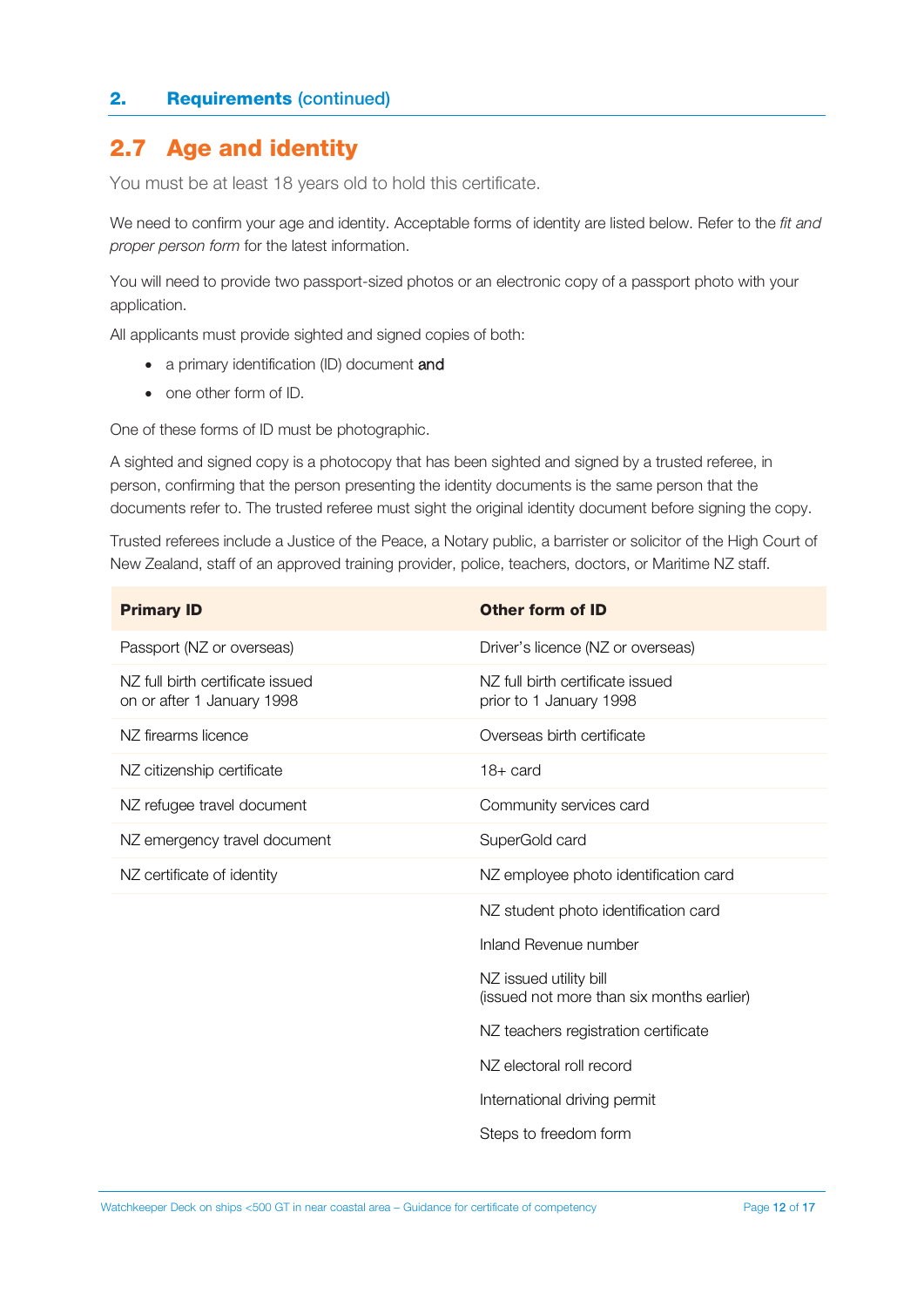# 3. When and how to apply

Apply when you have completed all of the certificate requirements. Once we have received all of the information we need from you, it may take us up to 20 working days to process your application, so send it in as soon as possible (and at least one month before you need your certificate).

Make sure you include all of the documents we have asked for. Refer to the checklist at 3.4 to make sure you have everything you need for your application.

#### **Note**

If your application is incomplete, it will not be processed and we will return your application and other documents to you.

#### 3.1 Copies of supporting documents

We only need copies of your supporting documents, not the original versions.

For the *fit and proper person form* you need to include sighted and signed copies of the ID documents specified.

#### 3.2 Fees

There is a fee for your application. Refer to the Maritime NZ website for information about fees.

maritimenz.govt.nz/fees

You will be invoiced once we have formally received your application. A reference number and instructions explaining how to pay will be sent with the invoice.

You can pay:

- online using a credit card or debit card, *or*
- by internet banking or bank deposit.

Refer to the Maritime NZ website for more information about how to pay your fees.

maritimenz.govt.nz/howtopay

#### **Other costs**

As well as the application fee, you may have other fees and expenses to pay. For example, you may need to pay for your eyesight tests, medical examination, training and ancillary courses.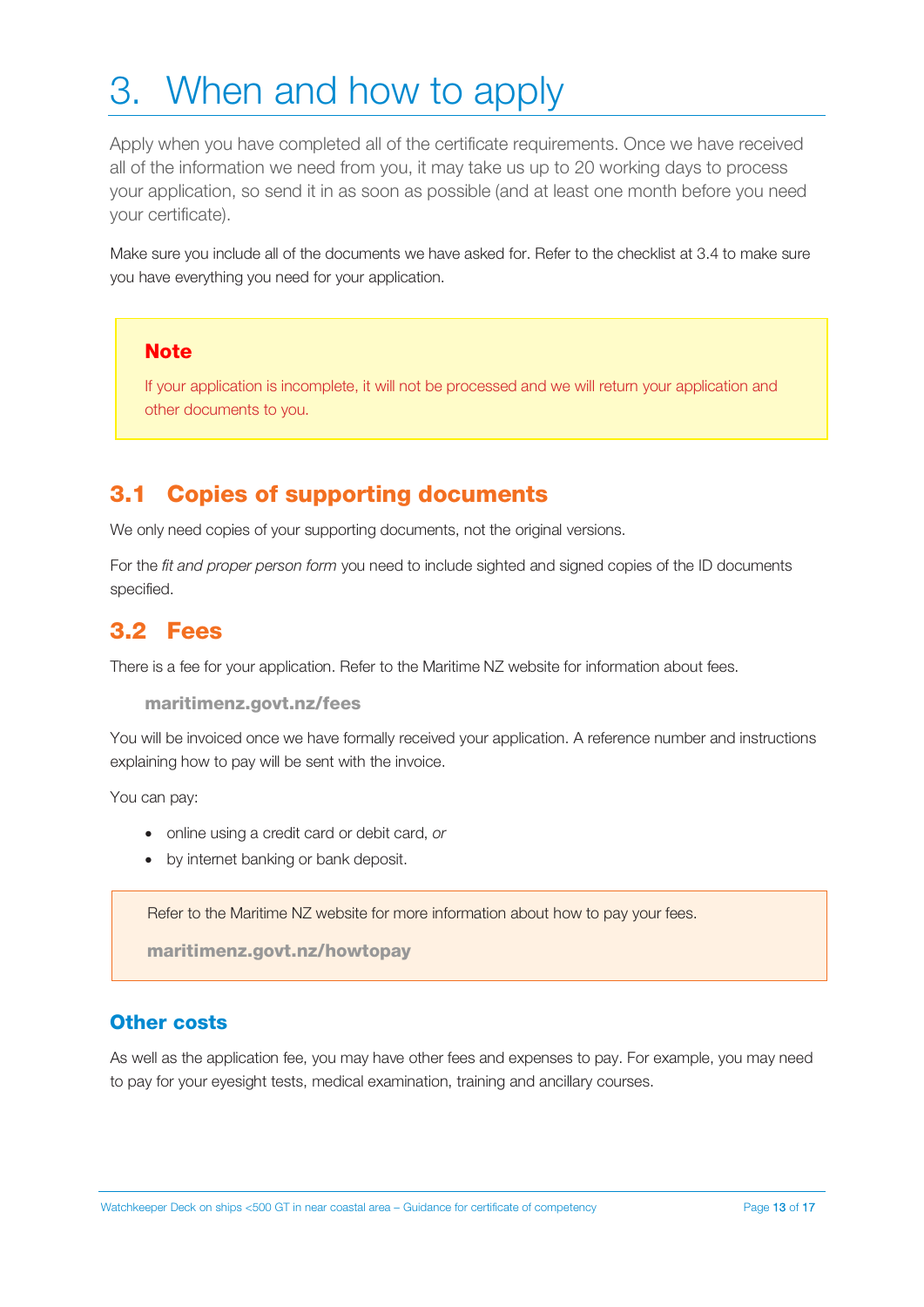#### 3. When and how to apply (continued)

#### 3.3 Application process

This is the application process for this certificate of competency. Complete each step before you move on to the next one.

#### Do you meet all the requirements? 1

You need to check that you meet all of the requirements for this certificate.

Apply for pre-assessment of your sea service time if you are unsure about meeting the sea service requirements.

#### Do you have the documents we need? 2

You need to prove that you meet the requirements. Include all of the documents we have asked for. Use the checklist to help you (see *3.4. Checklist*).

Remember we need copies, not the originals.

#### Send us your application by courier or email 3

There are two options for you to send your application:

- 1. Send your application by email, attaching the scanned documents. The application form has information about the requirements for electronic copies.
- 2. Use a courier to send us your completed application forms and supporting documents.

The addresses are on the application form.

#### Confirmation and/or request sent 4

We will send you an email or letter to confirm that we have received your application and advise you of any documents we need from you before we can assess your application.

We must receive your payment before we can finalise your application.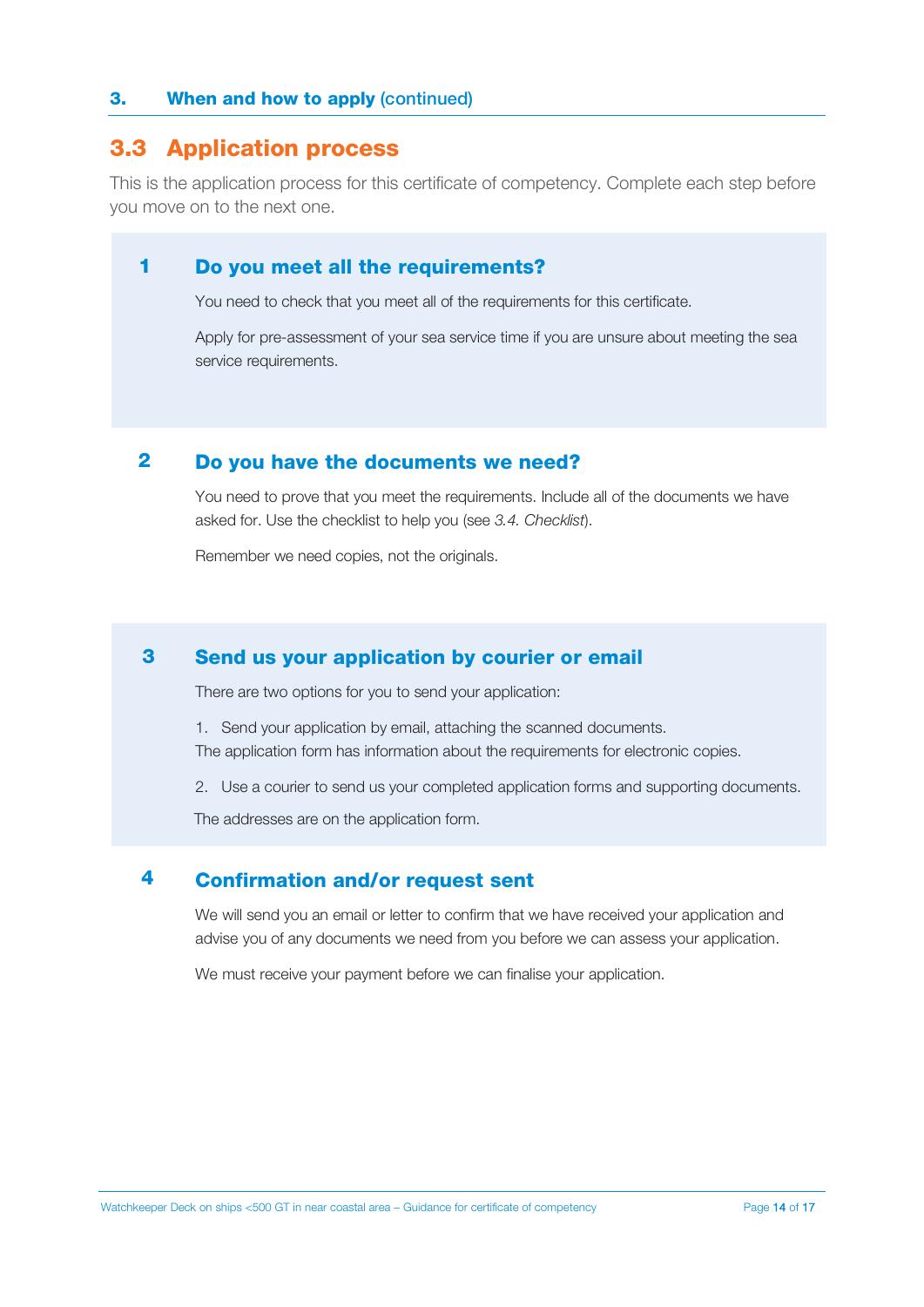#### Assessment and payment of application fee 5

Once you have sent us all the documents we need, we will assess your application and make a decision. This will usually take 20 working days (about a month) from the time we let you know that we have received your application.

We will send you an invoice with your reference number and information on how to pay the application fee once we begin the assessment. Please note we cannot release your certificate unless payment has been received.

#### Issue certificate 6

We will send you:

- your certificate, if your application has been successful, or
- a letter or email explaining why your application was unsuccessful.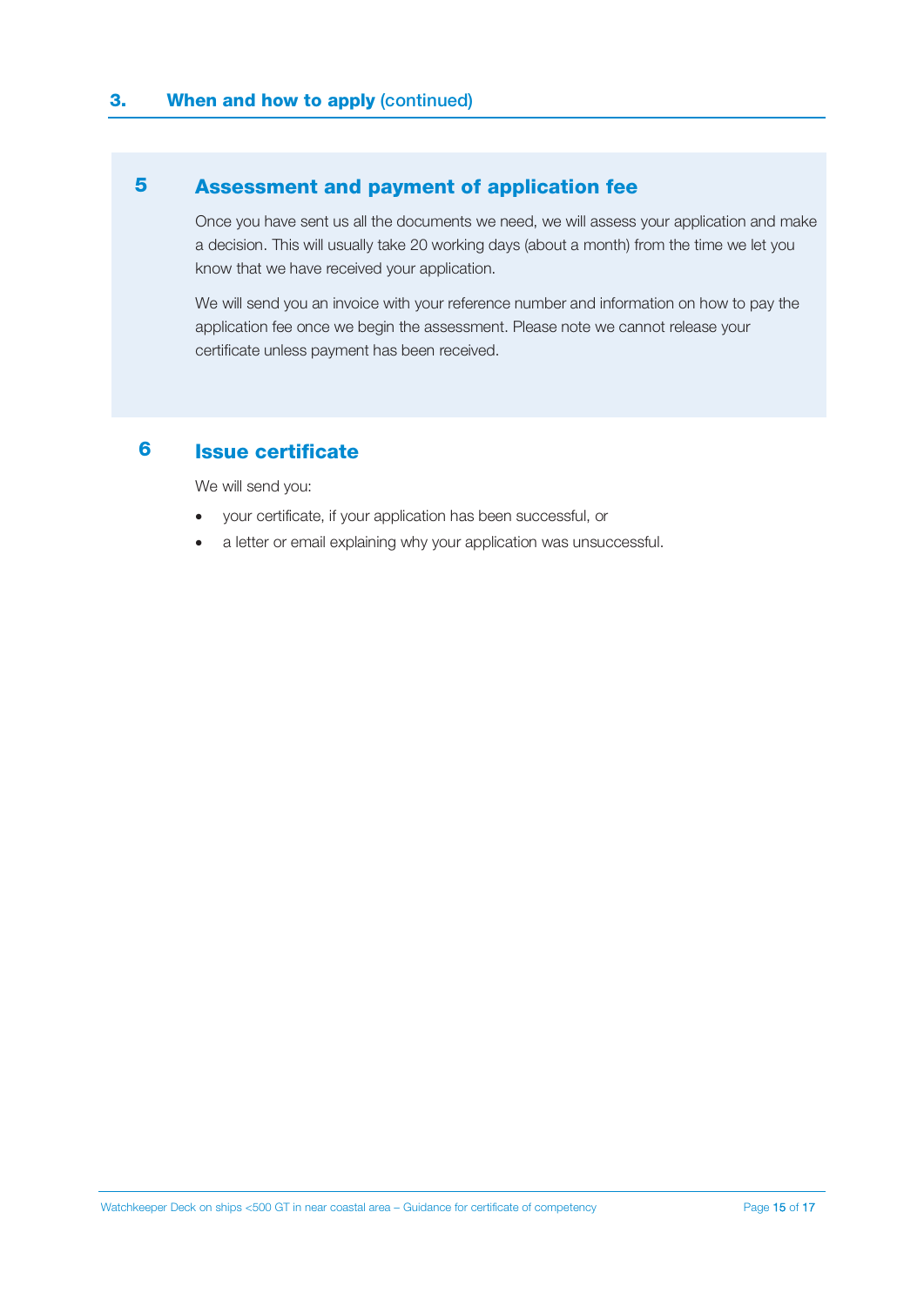#### **3.** When and how to apply (continued)

### 3.4 Checklist

Use this checklist to make sure that you have everything you need for your application.

Check that your documents are complete and have been signed, dated and sighted as required.

We need to see all of the documents listed below to confirm that you have met each requirement. The only exceptions to this are documents that you have already sent to us for other applications (just note this in your application). However, if a document has expired or will expire before we issue your certificate, we need to see a copy of the new or renewed document.

| Seafarer certificate application form                                                          |
|------------------------------------------------------------------------------------------------|
| Two passport-sized photos or an electronic copy                                                |
| Fit and proper person form - including sighted and signed copies of the ID documents specified |
| Police clearance report for other countries (if applicable)                                    |
| Copy of certificate of medical fitness for seafarers                                           |
| Evidence of your sea service                                                                   |
| Your pre-assessment reference number if we pre-assessed your sea service time                  |
| Evidence of your approved training (NZ Certificate in Maritime Operations Level 4)             |
| Copies of your ancillary certificates                                                          |
| Copy of your GROC                                                                              |